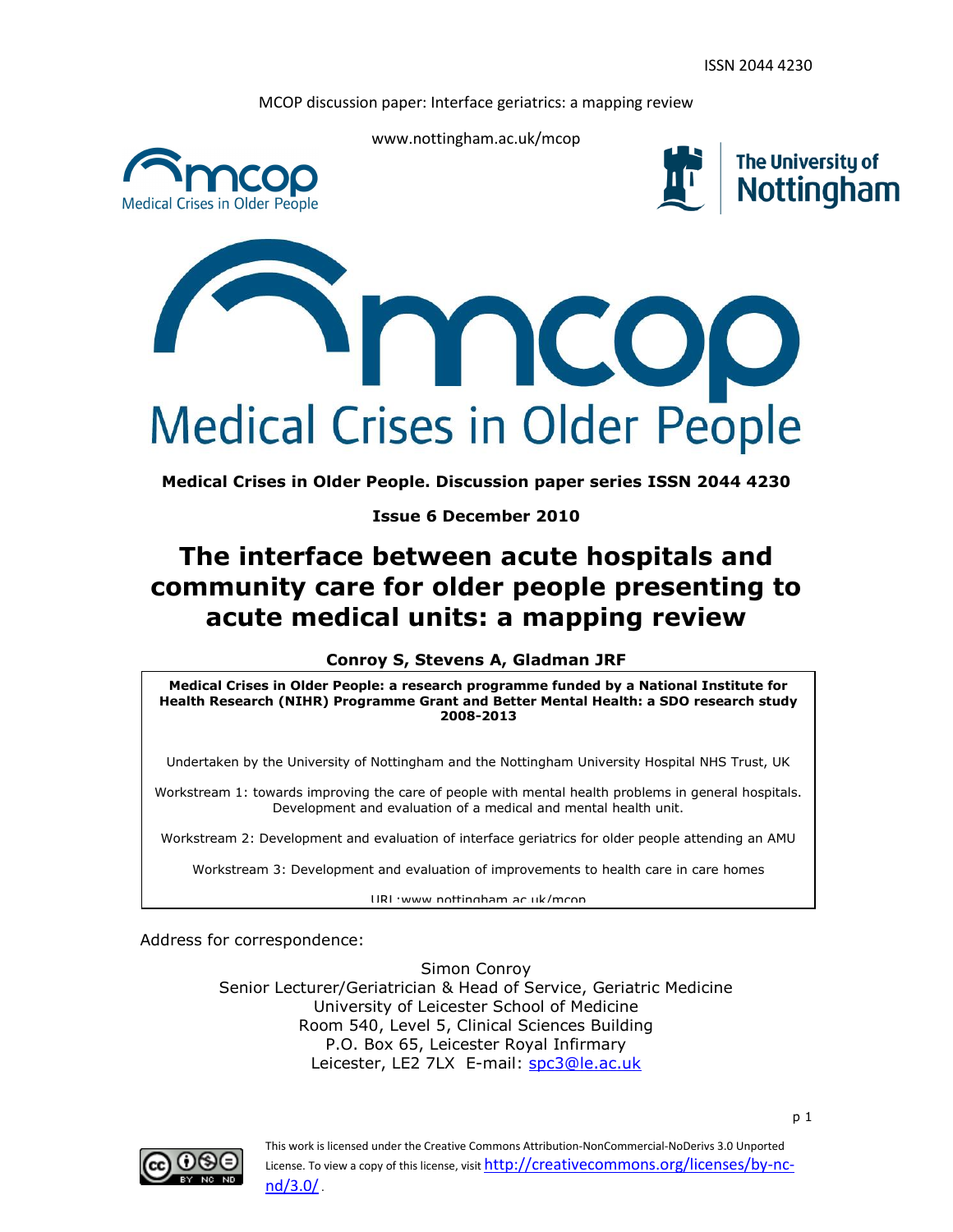

www.nottingham.ac.uk/mcop





# **The interface between acute hospitals and community care for older people presenting to acute medical units: a mapping review**

# **Summary**

## *Introduction*

In the United Kingdom, acute medical units (AMUs) have developed over the last 10- 15 years to provide rapid assessment and triage of patients attending with medical emergencies. We observed that for frail older patients discharged rapidly from the AMU, outcomes were poor, and wanted to identify and evaluate interventions that might improve them. This mapping review was undertaken as a preliminary step to examine the evidence for interventions for older people at this interface between the community and acute hospital.

## *Method*

A wide range of searchable databases was examined for relevant systematic reviews. Reviews were included if they addressed older people (aged 65+) being discharged rapidly (<72 hours) from hospital and assessed health, function, institutionalisation or cost-related outcomes, including length of stay and readmissions.

## *Results*

300 individual reviews were identified, 7 of which were relevant and of adequate quality. Three meta-analyses reported evidence in favour of comprehensive geriatric assessment (CGA) for frail older patients in acute hospital and, to a lesser extent, community settings. None of them directly assessed the interface for the group of patients discharged from AMUs. Two meta-analyses addressed alternative locations of care, including hospital-at-home schemes. Both confirmed evidence in favour of CGA, though none was specific to the interface of interest. Two further reviews addressed the community-hospital interface, although not solely the group of

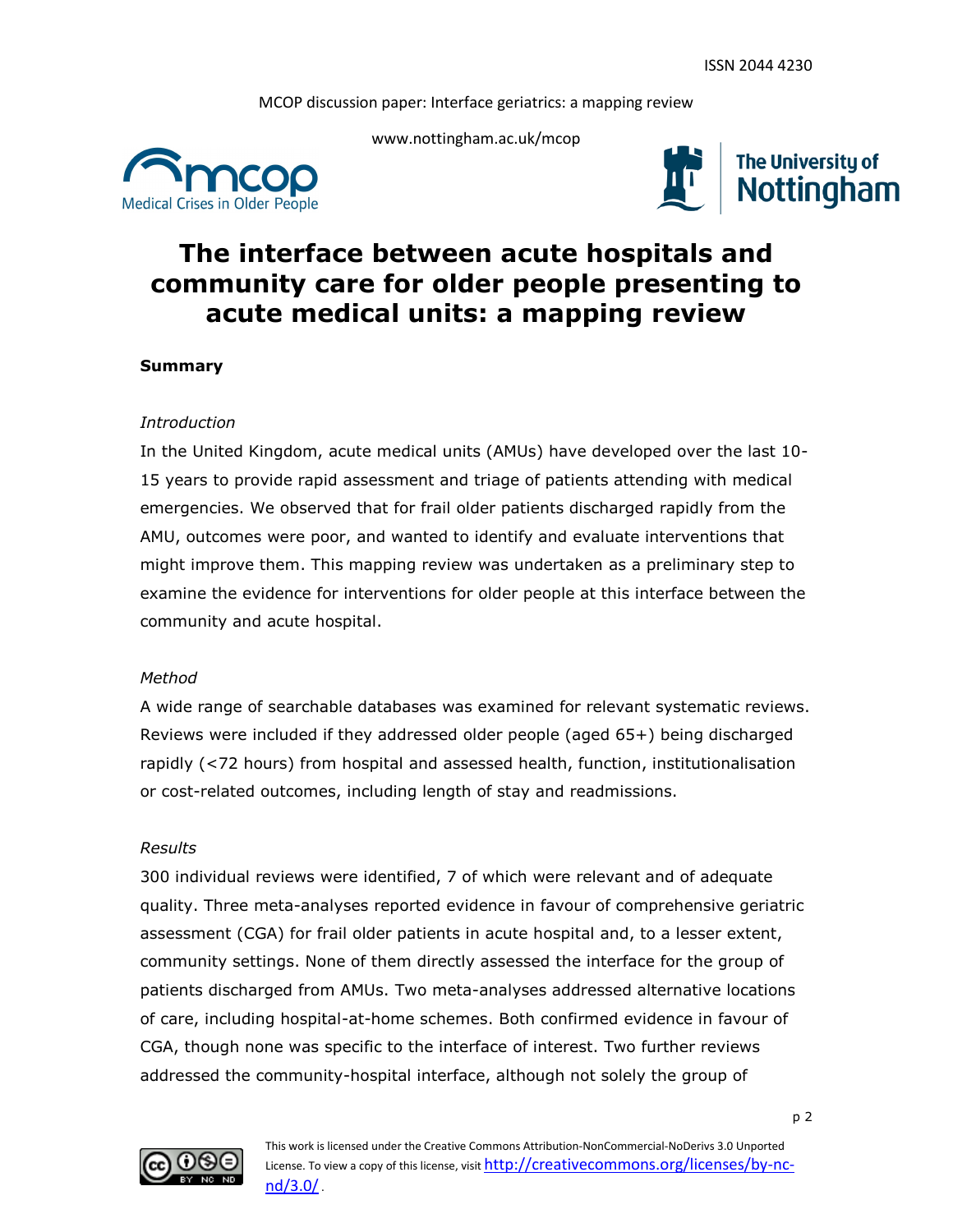

www.nottingham.ac.uk/mcop



patients attending AMUs. These reviews found evidence in favour of schemes working across the acute hospital-community care interface (for example, in reducing falls, support for hospital at home, and some evidence for community geriatrics). However there was uncertainty about the role of services based in emergency departments.

## *Conclusions*

This mapping review showed that there is evidence to support the benefits of comprehensive geriatric assessment (CGA) in general, with strong evidence for inpatient CGA, and weaker evidence for community-based CGA. No reviews specifically focussed on patients discharged from AMUs or emergency departments, but sufficient material was identified to justify a systematic review of primary studies directly referable to "interface geriatrics".

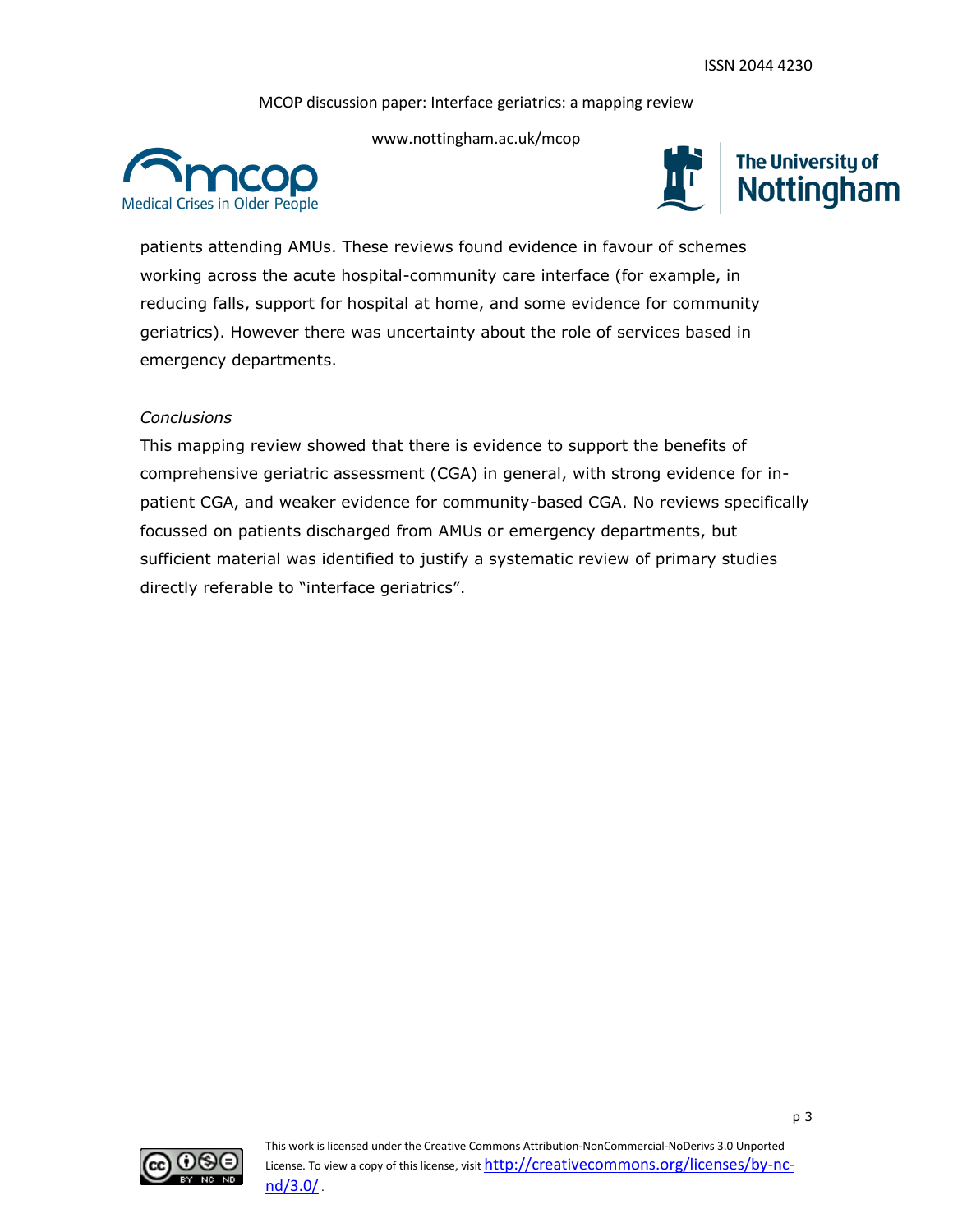

www.nottingham.ac.uk/mcop



## **Background**

One of the workstreams of the NIHR Medical Crises in Older People Programme concerned old and vulnerable patients seen on an acute medical unit and discharged home. The plans for the workstream comprised:

- a literature review
- a cohort study
- a RCT of the introduction of a geriatrician working across the interface between the acute medical unit and the community - a role for which we have coined the term "interface geriatrics"  $^1$ .

This paper describes a "mapping review", undertaken to prepare the research team for a systematic review in this area. The term "mapping review" (synonym "systematic map") refers to a review whose purpose is to map out existing literature with a view to planning a more detailed review. If this review were to be described in terms of its methodology, it would be an "umbrella review", a term used to refer to a review of reviews<sup>2</sup>.

The National Health Service in the UK has responded to ever increasing numbers of patients presenting as an emergency  $3$  by developing specialist units – acute medical units<sup>\*</sup> - designed to assess rapidly patients presenting in this way, and to triage those who need immediate care, those who need to be admitted for on-going care, and those who do not need admission. In the UK, this function is only partly dealt with by Emergency Departments (also sometimes called Accident and Emergency or Casualty Departments). This is because the NHS requires patients in Emergency Departments to be discharged or transferred from these clinical areas within four hours, but triage and emergency care can take longer than that to perform. One of the many reasons to have acute medical units working in this way is to ensure that patients who do not need to be admitted to hospital are recognised immediately on

<sup>\*</sup> (or similar synonyms such as clinical decision units, medical admission units)



l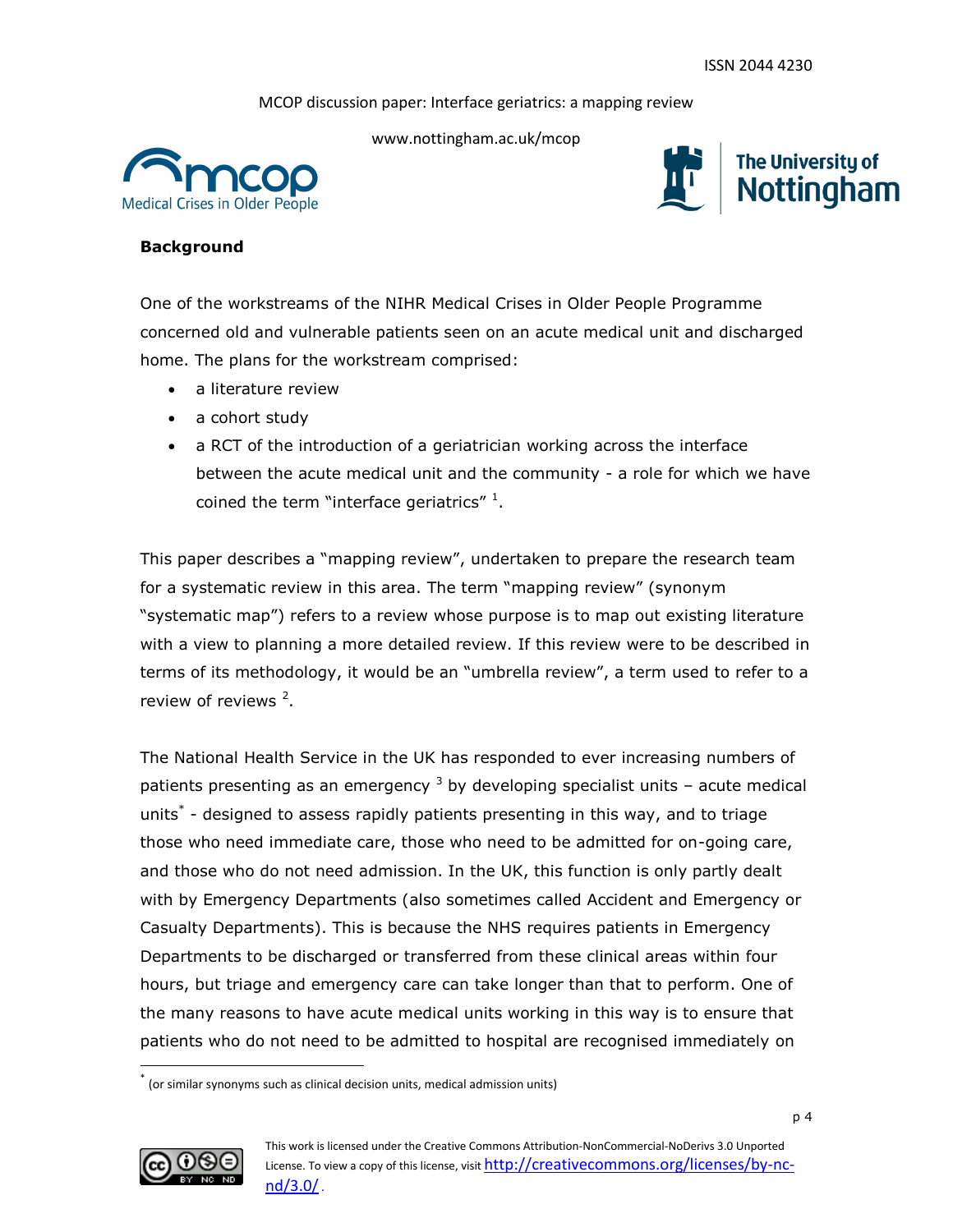

www.nottingham.ac.uk/mcop





presentation. This is important to the NHS, where there is considerable pressure on medical beds bed and staffing, concerns about iatrogenic complications, a preference for patients to be managed outside of hospital if possible, and strong policy initiatives over several decades to locate as much NHS care as possible in community rather than hospital settings.

Many people presenting to acute medical units have geriatric conditions such as falls, reduced mobility, confusion or incontinence, and some of these people are not admitted to hospital. Preliminary data from our group indicated that these patients were at high risk of early re-presentation at hospital, and had a relatively high mortality rate <sup>4</sup>. We argued that they might best been seen as patients with an exacerbation or complication of their multiple long term conditions, rather that patients with a single and acute problem that could be resolved by simple diagnostic and therapeutic measures undertaken taken on an acute medical unit. Aware of the benefits of geriatric medicine as delivered in hospital, we postulated that these patients might benefit from a style of geriatric medicine that straddled the acute medical unit and community. We coined the phrase "interface geriatrics" to describe this service, in which frail older people being discharged from acute hospitals within a short period of time (72 hours), are assessed by a geriatrician prior to discharge, and then followed up with a view to addressing ongoing issues relating to the patient's long term conditions and care.

We were aware of a few research studies that had already evaluated this approach  $^5$  $^6$  and also aware that geriatricians were already working in this way in some NHS settings. However, we were not confident that there was sufficient evidence to support the commissioning of services, and this uncertainty was the rationale for this research workstream. In preparation for a RCT to evaluate interface geriatrics, we decided to review the relevant literature systematically. In preparation for this we examined existing reviews in relevant, related, areas.

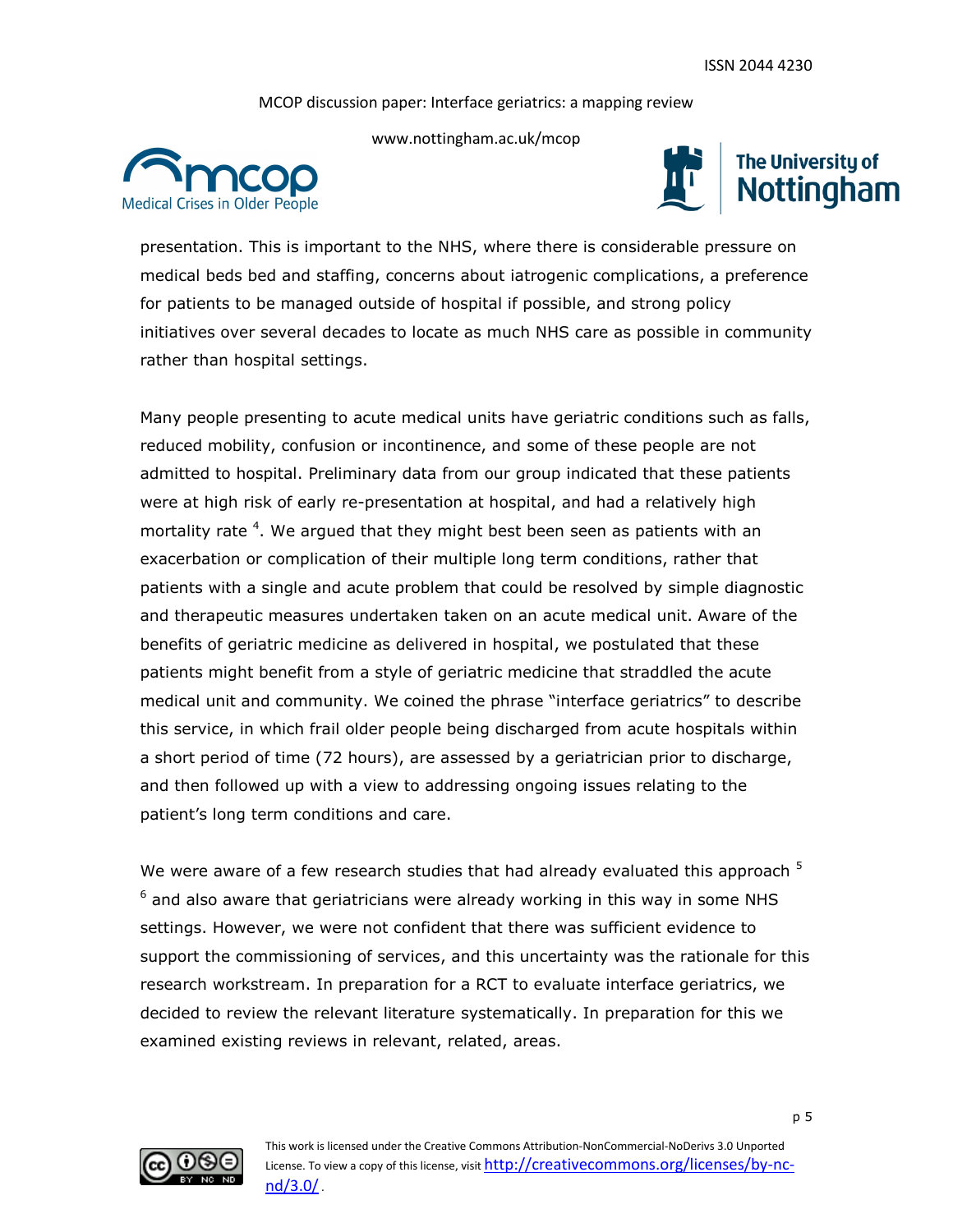

www.nottingham.ac.uk/mcop



# **Method**

## *Search*

A systematic approach was taken to the mapping review, in part to pilot a subsequent systematic review. The following databases were searched, by a researcher with librarianship skills, from inception until September 2009:

- $\bullet$  OVID MEDLINE(R) (1966+)
- EMBASE (1980+)
- $-BNI (1985+)$
- HMIC
- Cochrane Library
- CINAHL
- AGEINFO [\(http://www.cpa.org.uk/ageinfo/ageinfo2.html\)](http://www.cpa.org.uk/ageinfo/ageinfo2.html)
- ASSIA: Applied Social Sciences Index and Abstracts
- The National Research Register (NRR) Archive [\(https://portal.nihr.ac.uk/Pages/NRRArchive.aspx\)](https://portal.nihr.ac.uk/Pages/NRRArchive.aspx)
- National Information Centre on Health Services Research and Health Care Technology (NICHSR)( [http://www.nlm.nih.gov/nichsr/db.html\)](http://www.nlm.nih.gov/nichsr/db.html)
- NHS CRD DARE/HTA/EED [\(http://www.crd.york.ac.uk/crdweb/\)](http://www.crd.york.ac.uk/crdweb/)

The following search terms were used (adapted from previous relevant reviews  $78$ :

- 1. Acute care/sub-acute care/post-acute care/intermediate care/care continuum/integrated care/progressive care/transitional care (identifies the setting)
- 2. Frail/geriatric assessment/health services for the aged/(geriatric unit or specialist geriatric or acute geriatric).mp./ ((elder\$ or older or geriatric\$ or aged) adj3 (unit or specialist)).tw./acute care for elder\$.ti./(acute care adj3 elderly).mp./elder\$ unit\$.ab./geriatric\$ acute care.ab. (identifies the population/process)

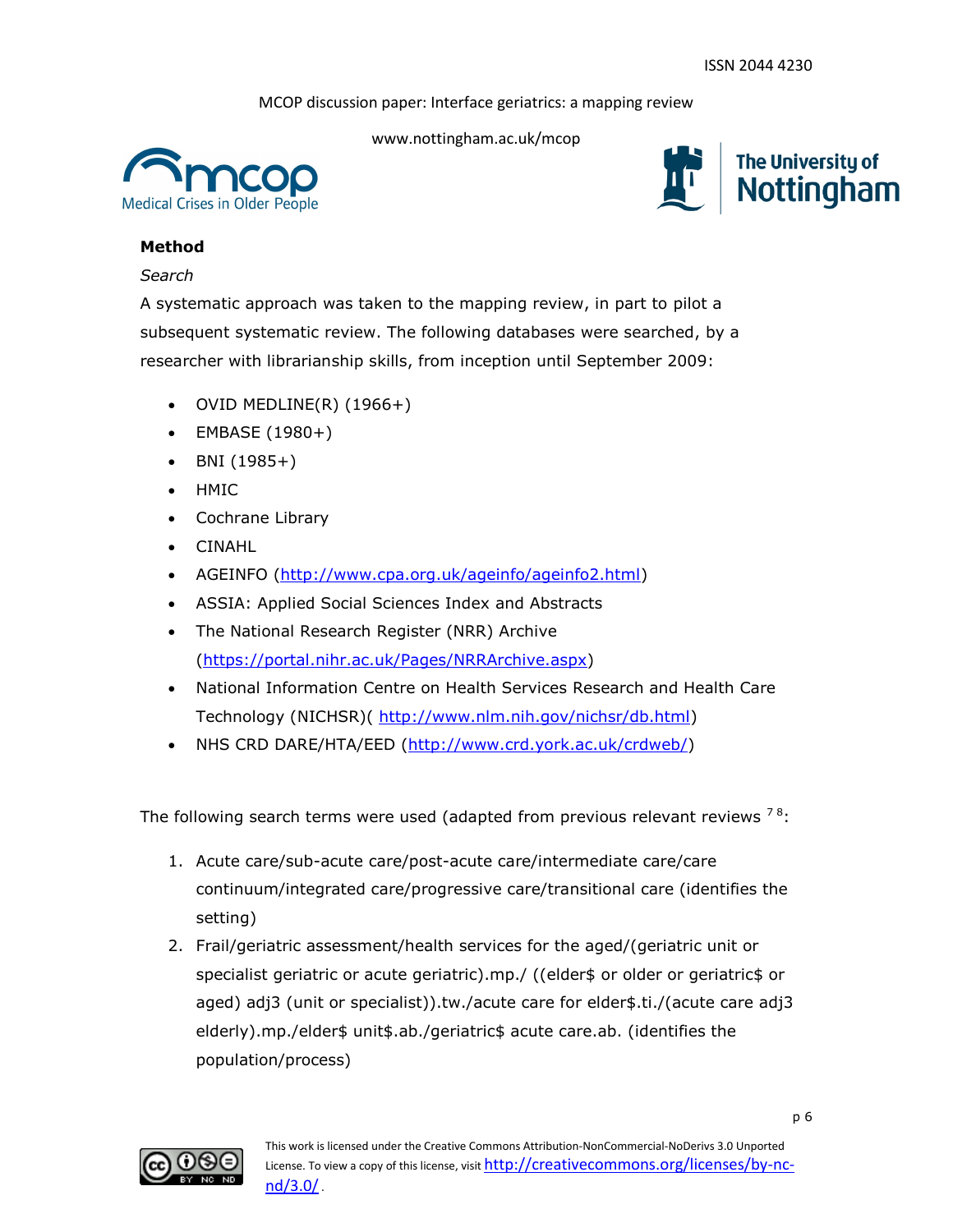www.nottingham.ac.uk/mcop





3. Activities of daily living/cost/cost benefit/cost effectiveness/mortality/health status/length of stay/discharge/readmission/quality of life/satisfaction/carer strain/carer burden (identifies the outcomes)

The search terms were refined for each database, to conform to the appropriate syntax and searching strategy required. Searches were limited to review or review article using the individual database filters.

# *Selection*

Studies were selected if they met the following criteria:

- Included participants aged 65+
- Addressed the care of older people who have developed a crisis, and attended, but were deemed not to require acute hospital care, or older people whose acute hospital care needs could be met within a very short time period (<72 hours), who were then directed back towards primary care.

• Reported any of the outcomes listed in  $(^3)$  above at any time up to one year. Exclusions:

- Reviews covering condition specific interventions only (stroke, depression, cancer care, COPD, CCF, dementia, intensive care), but reviews which included specific conditions in the context of a broader intervention were eligible
- Reviews relating primarily to psychiatric disorders
- Reviews relating to children or paediatric care.

Each paper was graded by two reviewers using the Critical Appraisal Skills Programme (CASP) tool for systematic reviews <sup>9</sup>. The CASP tool for systematic reviews consists of 10 questions, of which seven or eight (depending on whether or not the paper contained a meta-analysis) can be scored 0/1/2, giving a maximum score per paper of 14-16 marks. We assigned a percentage rating to each paper to

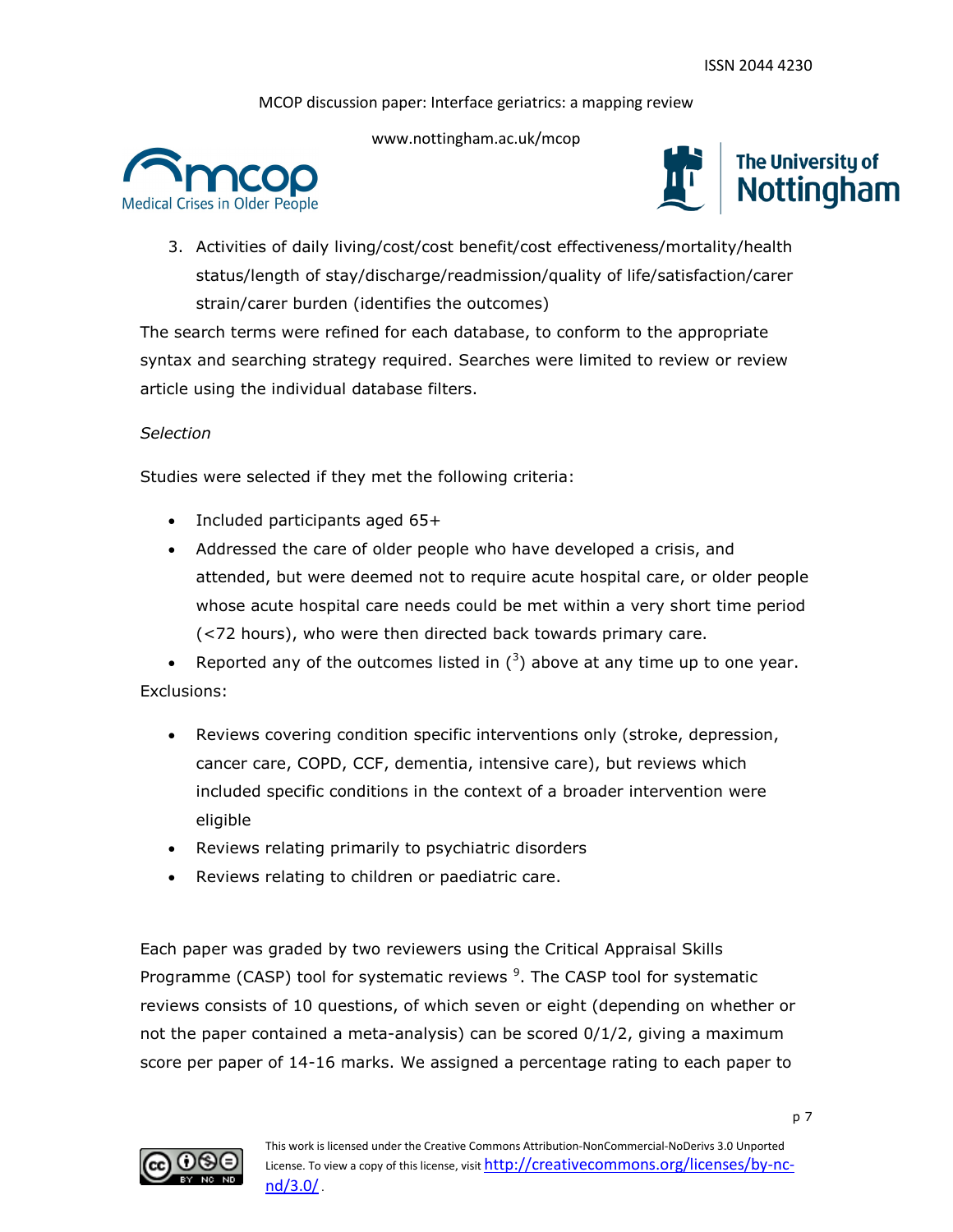www.nottingham.ac.uk/mcop



The University of Nottingham

allow for differences in the scoring system, and papers scoring above 50% and meeting the selection criteria above were included review.

# **Results**

## *Search*

In the search stage, 303 abstracts, and 12 additional reviews identified following a hand search of references

## *Selection*

Of these 315 reviews, 278 were deemed not relevant, and 15 were duplicates. Two reviewers (SC, TS) then assessed the remaining 22 papers in detail. Overall, 8 papers met the inclusion criteria, but only 7 were graded above 50% for quality by both reviewers [\(Figure 1\)](#page-9-0). There was good agreement between the two reviewers for the quality assessment (85% concordance, kappa 0.68); disagreements were resolved by discussion. The overall quality of the retained reviews was good – the mean CASP score was 79%.

The final set of 7 papers are summarised in Table 1.

## *Findings*

Three meta-analyses  $81011$  were identified covering comprehensive geriatric assessment (CGA). Interface geriatrics forms part of CGA for a group of patients presenting in a particular setting. All three reviews showed benefits in favour of comprehensive geriatric assessment, most commonly in increasing the likelihood of patients living in their own homes at follow up. Two of these reviews  $811$  excluded community interventions (and hence interface geriatrics), but one published in 1993  $10$  identified two studies for in-home CGA for patients recently discharged from hospital  $^{12}$  13, which is similar to but not the same as interface geriatrics: these studies also showed an advantage of this form of CGA in terms of increasing the likelihood of patients living in their own homes at follow up. There were no reviews of

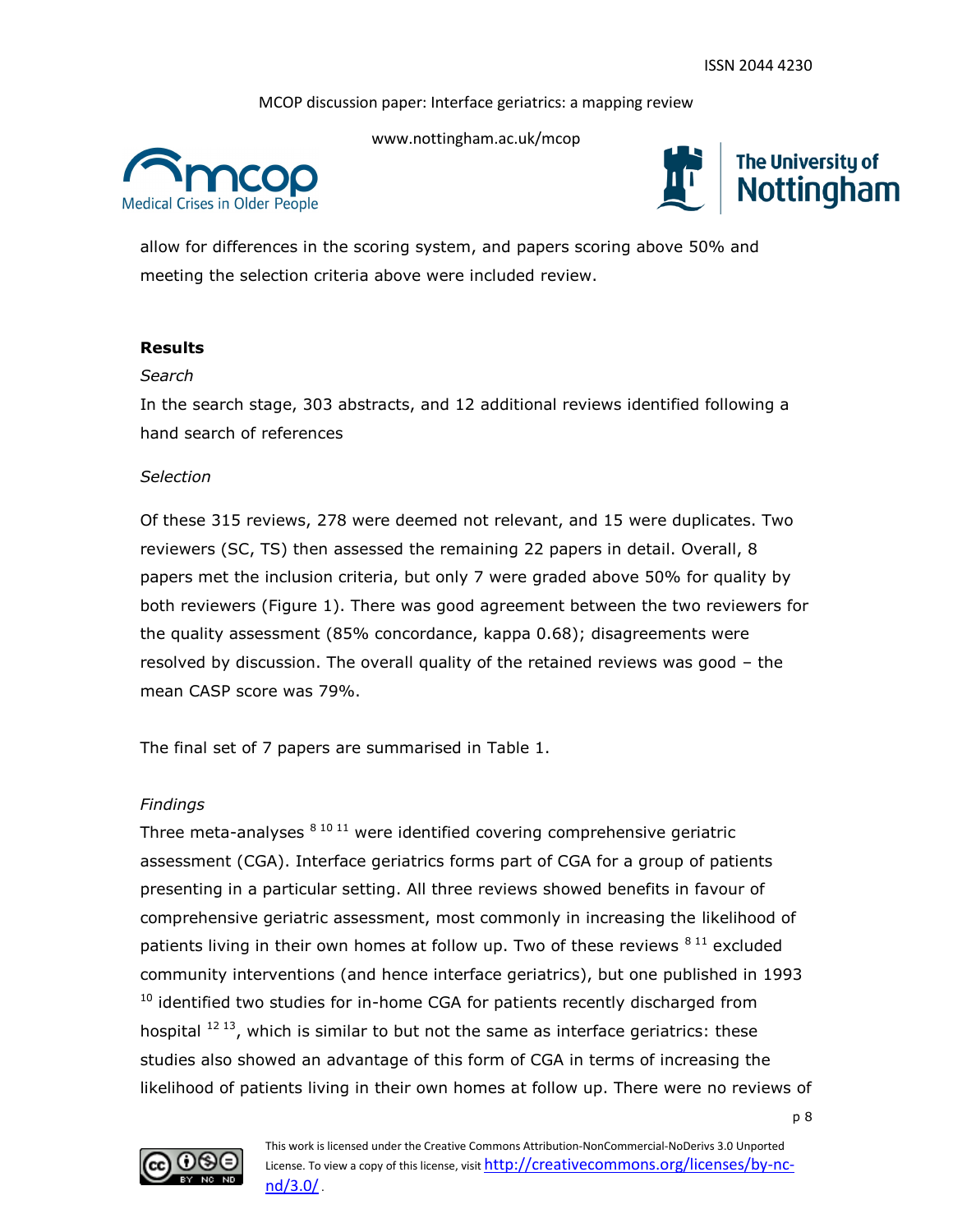

www.nottingham.ac.uk/mcop



interface geriatrics as we have described it. The most relevant review  $10$  was not recent (undertaken 17 years ago).

Two meta-analyses of studies of alterative settings were found: one a wide-ranging review  $\frac{7}{7}$ , and one focussing on hospital-at-home services for older people  $^{14}$ . Whereas interface geriatrics is not aimed primarily at changing the setting in which care is given, the studies examined in these reviews compared alternative settings for care. Neither review covered interface geriatrics as we defined it, but communitybased alternatives appeared promising, lending support to the community-based element of interface geriatrics.

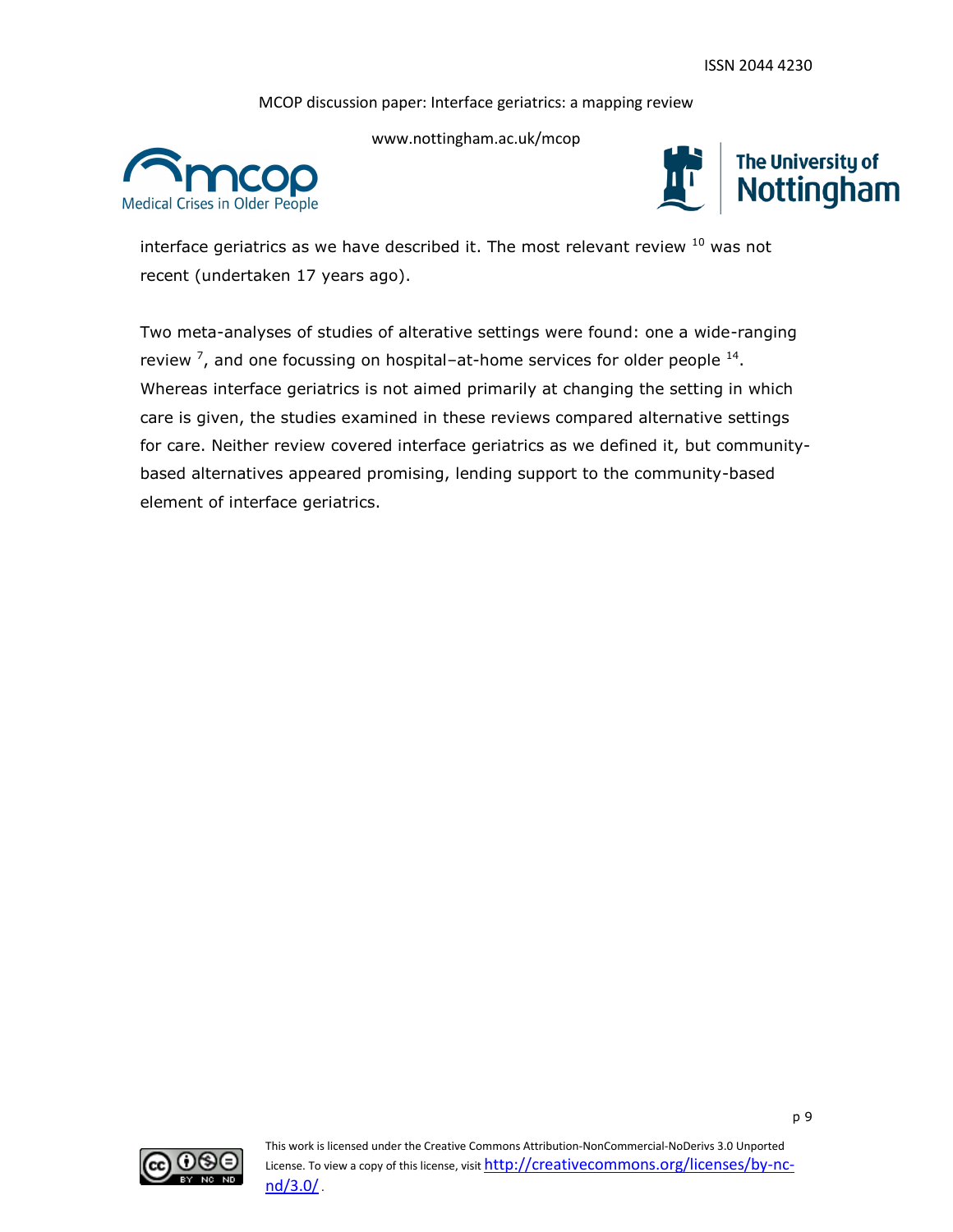<span id="page-9-0"></span>







# **Figure 1 Selection of papers**

| <b>NHS CRD</b><br><b>DARE</b> | <b>NHS CRD</b><br><b>EED</b> | <b>COCHRANE</b> | <b>ASSIA</b>   | <b>HMIC</b>   | Hand search                                                  |
|-------------------------------|------------------------------|-----------------|----------------|---------------|--------------------------------------------------------------|
| 49                            | 64                           | 14              |                | 29            | 12                                                           |
| <b>NHS CRD</b><br><b>HTA</b>  | <b>BNI</b>                   | <b>EMBASE</b>   | <b>MEDLINE</b> | <b>CINAHL</b> | NRR/UKCRN/<br><b>NICHSR</b>                                  |
|                               | 3                            | 18              | 49             | 71            | No complex<br>searching possible<br>$\overline{\phantom{a}}$ |



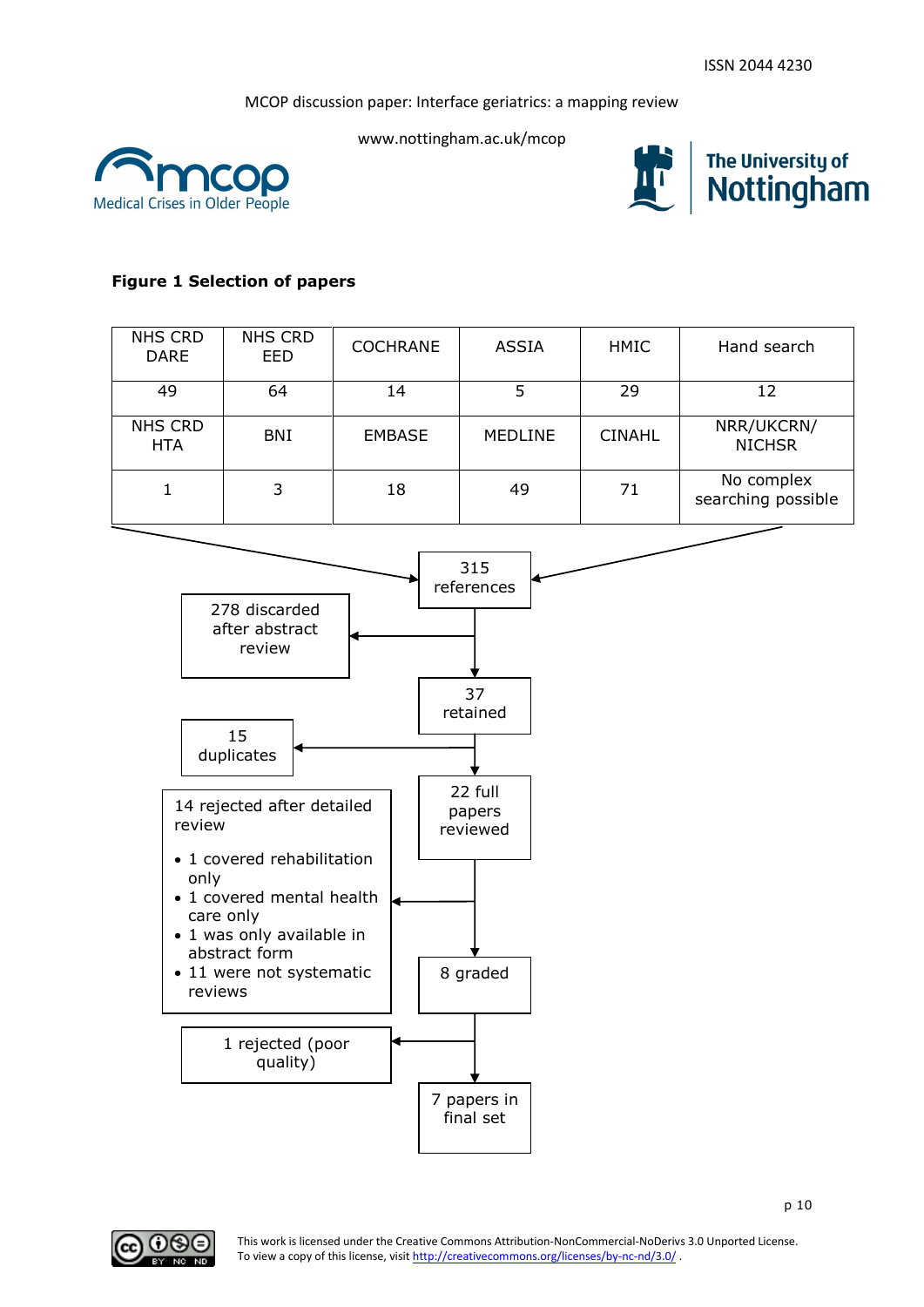







| Author, Year,                   | <b>Intervention examined</b>                         | <b>Results/conclusions</b>                                                                        | <b>CASP</b> |
|---------------------------------|------------------------------------------------------|---------------------------------------------------------------------------------------------------|-------------|
| Search period                   |                                                      |                                                                                                   | quality     |
| of review, Type                 |                                                      |                                                                                                   | rating      |
| of review,<br><b>Population</b> |                                                      |                                                                                                   |             |
|                                 |                                                      |                                                                                                   |             |
| <b>CGA</b> reviews              |                                                      |                                                                                                   |             |
|                                 |                                                      |                                                                                                   |             |
| <b>Stuck</b>                    | CGA, categorised into 5<br>different types depending | 3 "Hospital Home Assessment Service" studies<br>(the category most similar to the concept of      | 84%         |
| 1993                            | upon setting and                                     | interface geriatrics) were identified, 2 of which                                                 |             |
|                                 | organisation of delivery                             | had ambulatory follow up. The results for these                                                   |             |
| inception $-$                   | compared to usual                                    | are as follows:                                                                                   |             |
| 1993 meta-                      | hospital or community                                |                                                                                                   |             |
| analysis                        | care.                                                | 12 month mortality RRR 0.89, 95% CI 0.65-1.23,                                                    |             |
| population not                  | Categories:                                          | living at home at 12 months RRR 1.49, 95% CI<br>1.12-1.98, readmissions RRR 1.03, 95% CI          |             |
| specified                       |                                                      | 0.56-1.90, physical function at 6 months RRR                                                      |             |
|                                 | 1. Geriatric Evaluation                              | 0.98, 95% CI 0.59-1.63, cognition at ≥6 months                                                    |             |
|                                 | and Management Unit                                  | RRR 0.97, 95% CI 0.63-1.48.                                                                       |             |
|                                 | (GEMU - in hospital)                                 |                                                                                                   |             |
|                                 | 2. In-patient Geriatrics                             | When all forms of CGA were considered overall:                                                    |             |
|                                 | <b>Consultation Service</b>                          | 6 month mortality RRR 0.86, 95% CI 0.75-0.98,                                                     |             |
|                                 | (IGCS - in-hospital)                                 | living at home RRR 1.26, 95% Cl 1.1-1.44,                                                         |             |
|                                 | 3. Home Assessment                                   | readmissions RRR 0.88, 95% CI 0.79-0.98,                                                          |             |
|                                 | Service (HAS -                                       | cognition at 6 months RRR 1.41, 95% CI 1.12-<br>1.77, physical function at 6 months RRR 1.10,     |             |
|                                 | community)                                           | 95% CI 0.89-1.36.                                                                                 |             |
|                                 |                                                      |                                                                                                   |             |
|                                 | 4. Hospital Home                                     |                                                                                                   |             |
|                                 | <b>Assessment Service</b><br>(HHAS-patients recently |                                                                                                   |             |
|                                 | discharged from hospital)                            |                                                                                                   |             |
|                                 |                                                      |                                                                                                   |             |
|                                 | 5. Out-patient                                       |                                                                                                   |             |
|                                 | <b>Assessment Service</b>                            |                                                                                                   |             |
|                                 | (OAS)                                                |                                                                                                   |             |
| Baztan                          | Comprehensive geriatric                              | This review excluded 5 papers describing non                                                      | 88%         |
|                                 | assessment in acute                                  | hospital interventions. Acute geriatric units                                                     |             |
| 2009                            | medical units compared                               | reduced activity limitation (OR 0.82, 95% CI                                                      |             |
| inception-                      | with conventional care<br>units.                     | 0.68-0.99) compared with conventional hospital<br>care, and increased the likelihood of living at |             |
| 31/8/8                          |                                                      | home after discharge (OR 1.3, 95% CI 1.11-                                                        |             |
|                                 |                                                      | 1.52), but the survival advantage could have                                                      |             |
| meta-analysis                   |                                                      | occurred by chance (OR 0.83, 95% CI 0.60-                                                         |             |
| older people                    |                                                      | $1.14$ ).                                                                                         |             |
| with acute                      |                                                      |                                                                                                   |             |
| medical                         |                                                      |                                                                                                   |             |
|                                 |                                                      |                                                                                                   |             |
| disorders                       |                                                      |                                                                                                   |             |

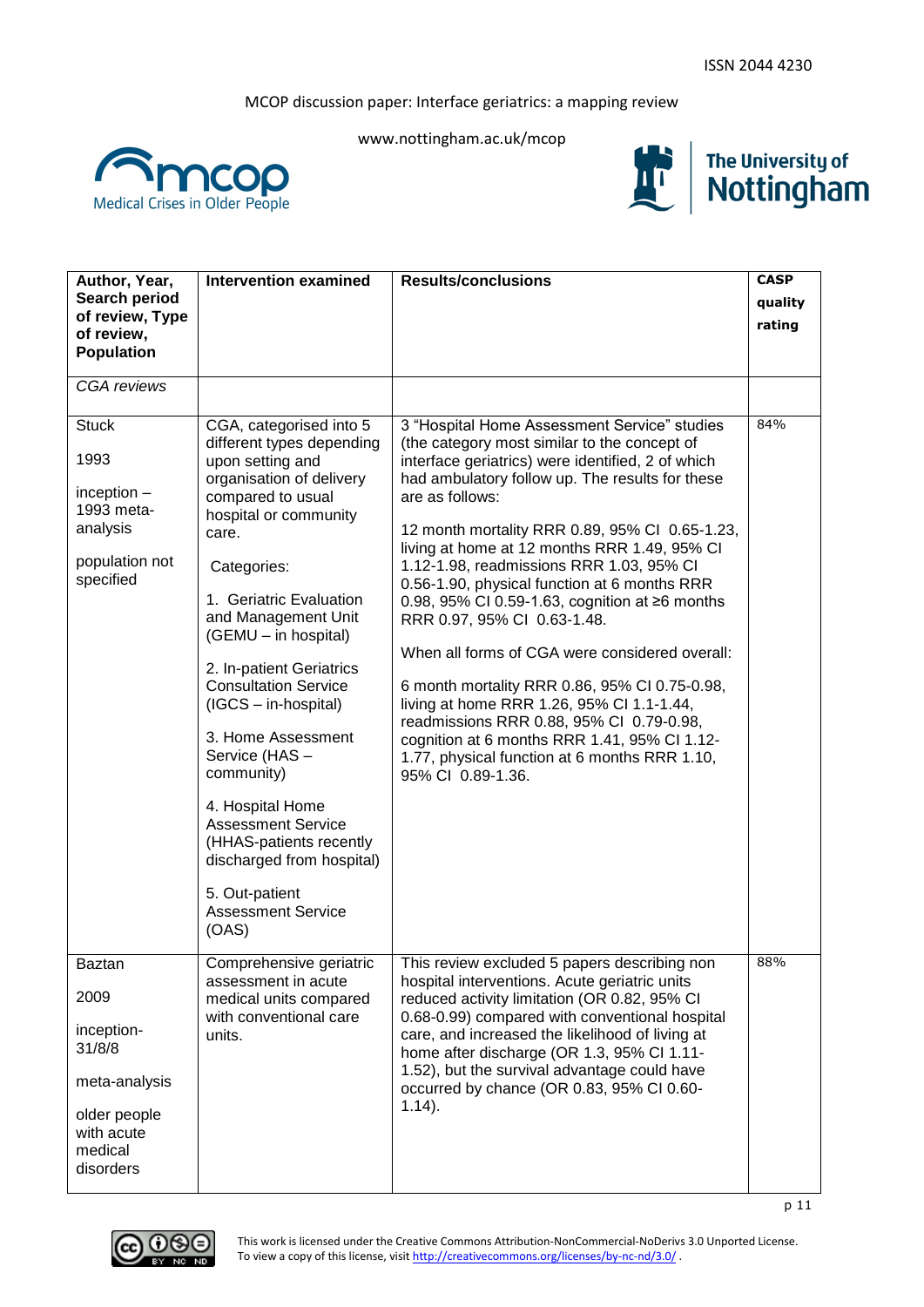







| Ellis                                                                             | Geriatric Evaluation and                                                                                                                                                               | In-patient CGA increased the likelihood of                                                                                                                                                                                                                                                                                                                               | 81% |
|-----------------------------------------------------------------------------------|----------------------------------------------------------------------------------------------------------------------------------------------------------------------------------------|--------------------------------------------------------------------------------------------------------------------------------------------------------------------------------------------------------------------------------------------------------------------------------------------------------------------------------------------------------------------------|-----|
| $2005^{11}$                                                                       | Management Units (GEMU)<br>and In-patient Geriatric<br><b>Consultation Services</b>                                                                                                    | returning home from hospital but did not<br>significantly reduce mortality. Living at home:<br>OR 1.16, 95% CI 1.04-1.30. Mortality: OR                                                                                                                                                                                                                                  |     |
| approx 1987 to<br>2004                                                            | (IPGCS)                                                                                                                                                                                | 0.95, 95% CI 0.87-1.05. Most of the benefit<br>was seen in GEMUs and little was seen in                                                                                                                                                                                                                                                                                  |     |
| meta-analysis                                                                     |                                                                                                                                                                                        | IPGCS: interface with the community was not<br>considered.                                                                                                                                                                                                                                                                                                               |     |
| older people in<br>acute hospital care                                            |                                                                                                                                                                                        |                                                                                                                                                                                                                                                                                                                                                                          |     |
| Comparison of<br>alternative settings                                             |                                                                                                                                                                                        |                                                                                                                                                                                                                                                                                                                                                                          |     |
| Parker                                                                            | To assess the evaluative                                                                                                                                                               | The focus was on place of care, in particular                                                                                                                                                                                                                                                                                                                            | 88% |
| 200215                                                                            | literature on the costs, quality<br>and effectiveness of different<br>locations of care for older                                                                                      | a comparison of alternatives for similar<br>patients. In-patient rehabilitation (usually<br>compared to non-specialist in-patient                                                                                                                                                                                                                                        |     |
| Meta-analysis                                                                     | people.                                                                                                                                                                                | settings) reduced mortality and increased<br>living at home. Nurse-led beds and early                                                                                                                                                                                                                                                                                    |     |
| patients ≥65 years,<br>receiving acute,<br>post- and sub-<br>acute rehabilitation | 1. Admission avoidance,<br>nurse-led beds and early<br>discharge schemes                                                                                                               | supported discharge schemes increased the<br>likelihood of living at home without any<br>adverse effect on mortality.                                                                                                                                                                                                                                                    |     |
| care.                                                                             | 2. Increased condition-specific<br>expertise in hospital settings<br>such as stroke units, hip units,<br>geriatric assessment units<br>(GAU), and acute care for<br>elders (ACE) units | Mortality: Admissions avoidance OR 0.88,<br>95% CI 0.53-1.47, Nurse-led beds OR 1.00,<br>95% CI 0.62-1.60, Early discharge OR 0.97,<br>95% CI 0.71-1.32, GAU and ACE OR 0.98,<br>95% CI 0.78-1.23, In-patient rehabilitation<br>OR 0.71 95% CI 0.56-0.90, Community-<br>based rehabilitation OR 1.07, 95% CI 0.73-                                                       |     |
|                                                                                   | 3. Rehabilitation (in-patient,<br>community-based, and day<br>hospitals).                                                                                                              | 1.58, Day hospital OR 1.30, 95% CI 0.96-<br>1.76.                                                                                                                                                                                                                                                                                                                        |     |
|                                                                                   |                                                                                                                                                                                        | Living at home: Admission avoidance OR<br>1.10, 95% CI 0.63-1.93, Nurse-led beds OR<br>2.01, 95% CI 1.37-2.94, Early discharge OR<br>1.58, 95% CI 1.16-2.14, GAU and ACE OR<br>1.26, 95% CI 1.04-1.53, In-patient<br>rehabilitation OR 1.61, 95% Cl 1.20-2.15,<br>Community-based rehabilitation OR 1.01,<br>95% CI 0.42-2.46, Day hospital OR 0.60,<br>95% CI 0.27-1.37 |     |
| Sheppard                                                                          | Hospital at home schemes                                                                                                                                                               | Admission avoidance hospital at home can                                                                                                                                                                                                                                                                                                                                 | 94% |
| 2009                                                                              | (including a multi-disciplinary<br>team, the provision of 24 hour                                                                                                                      | provide an effective alternative to inpatient<br>care for a selected group of elderly patients                                                                                                                                                                                                                                                                           |     |
| inception to Jan                                                                  | cover if required, with access<br>to a doctor, and a safe home                                                                                                                         | otherwise requiring hospital admission, with<br>a trend towards increased readmission: 3                                                                                                                                                                                                                                                                                 |     |

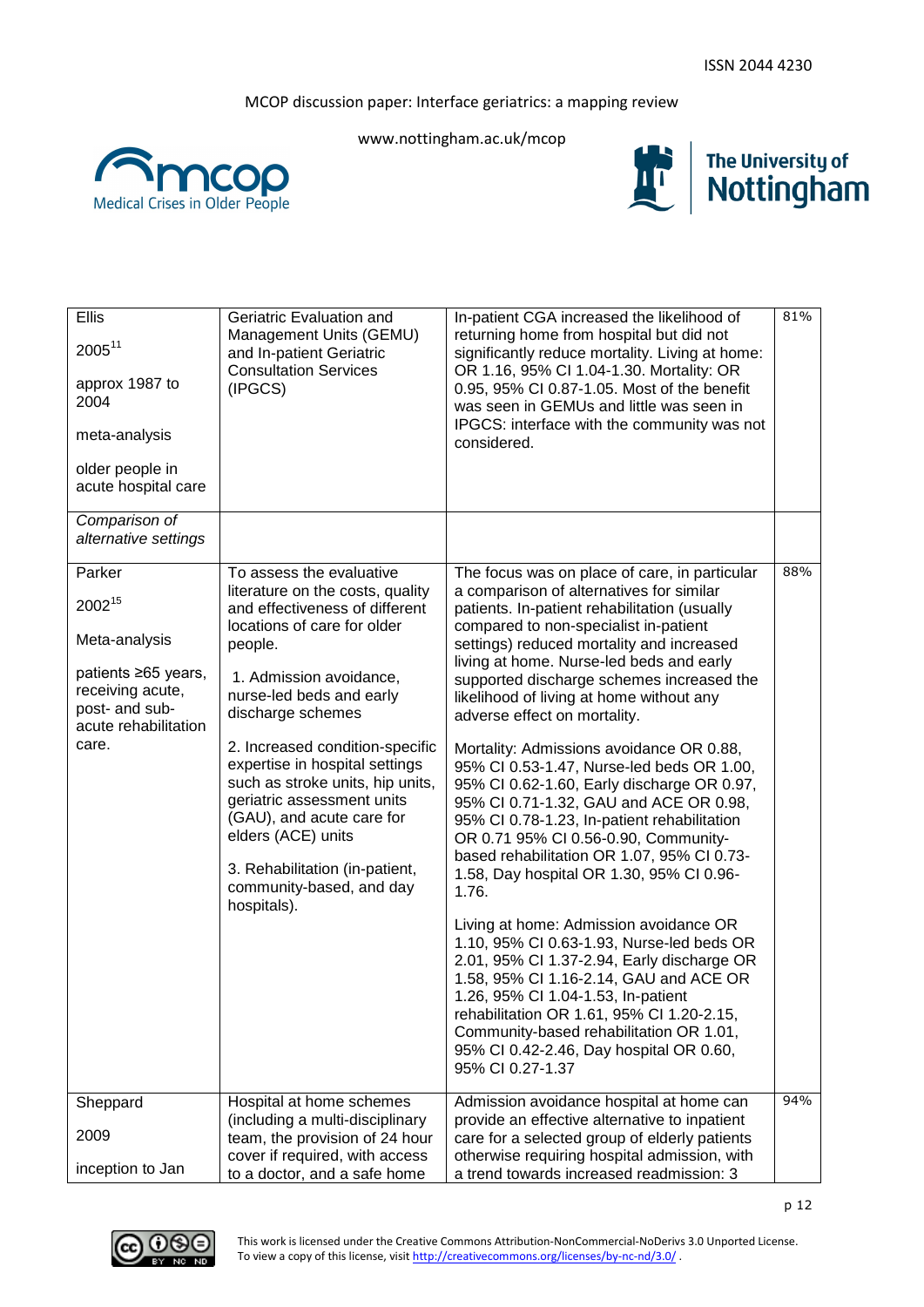

www.nottingham.ac.uk/mcop





| 2008<br>meta-analysis<br>older people<br>contacting<br>emergency care at<br>home or in the<br>emergency<br>department                      | environment) compared with<br>in-patient hospital care                                                                        | month mortality adjusted HR 0.77, 95% CI<br>0.54-1.09, 6 month mortality adjusted HR<br>0.62, 95% CI 0.45-0.87, 3 month<br>readmissions or hospitalisation HR 1.49,<br>95% CI 0.96-2.33. Other, health, outcomes<br>were similar.                                                                                                                                                                                                                                                                                                                                                                                                                                                                                                      |     |
|--------------------------------------------------------------------------------------------------------------------------------------------|-------------------------------------------------------------------------------------------------------------------------------|----------------------------------------------------------------------------------------------------------------------------------------------------------------------------------------------------------------------------------------------------------------------------------------------------------------------------------------------------------------------------------------------------------------------------------------------------------------------------------------------------------------------------------------------------------------------------------------------------------------------------------------------------------------------------------------------------------------------------------------|-----|
| General reviews                                                                                                                            |                                                                                                                               |                                                                                                                                                                                                                                                                                                                                                                                                                                                                                                                                                                                                                                                                                                                                        |     |
| Ali<br>2004<br>Patients ≥65 years<br>with complex<br>comorbidities who<br>need services<br>between general<br>hospital and home<br>support | To provide evidence for the<br>effectiveness of any service<br>managing patients across the<br>hospital / community interface | The evidence reviewed concluded:<br>Intervention programmes that provide<br>services to reduce and prevent falls are<br>effective in doing so.<br>Discharge planning arrangements have<br>some beneficial effects on subsequent<br>readmission to hospital.<br>Hospital-at-home schemes as an alternative<br>to acute hospital care have good outcomes<br>for selected patients.<br>ED-based studies were insufficient in number<br>and quality to comment upon.<br>There is uncertainty over the effectiveness of<br>nurse-led inpatient care for post-acute<br>patients, and little known about community-<br>based nurse-led units.<br>Integrated post-discharge home care<br>programs guided by a case manager showed<br>benefits. | 93% |

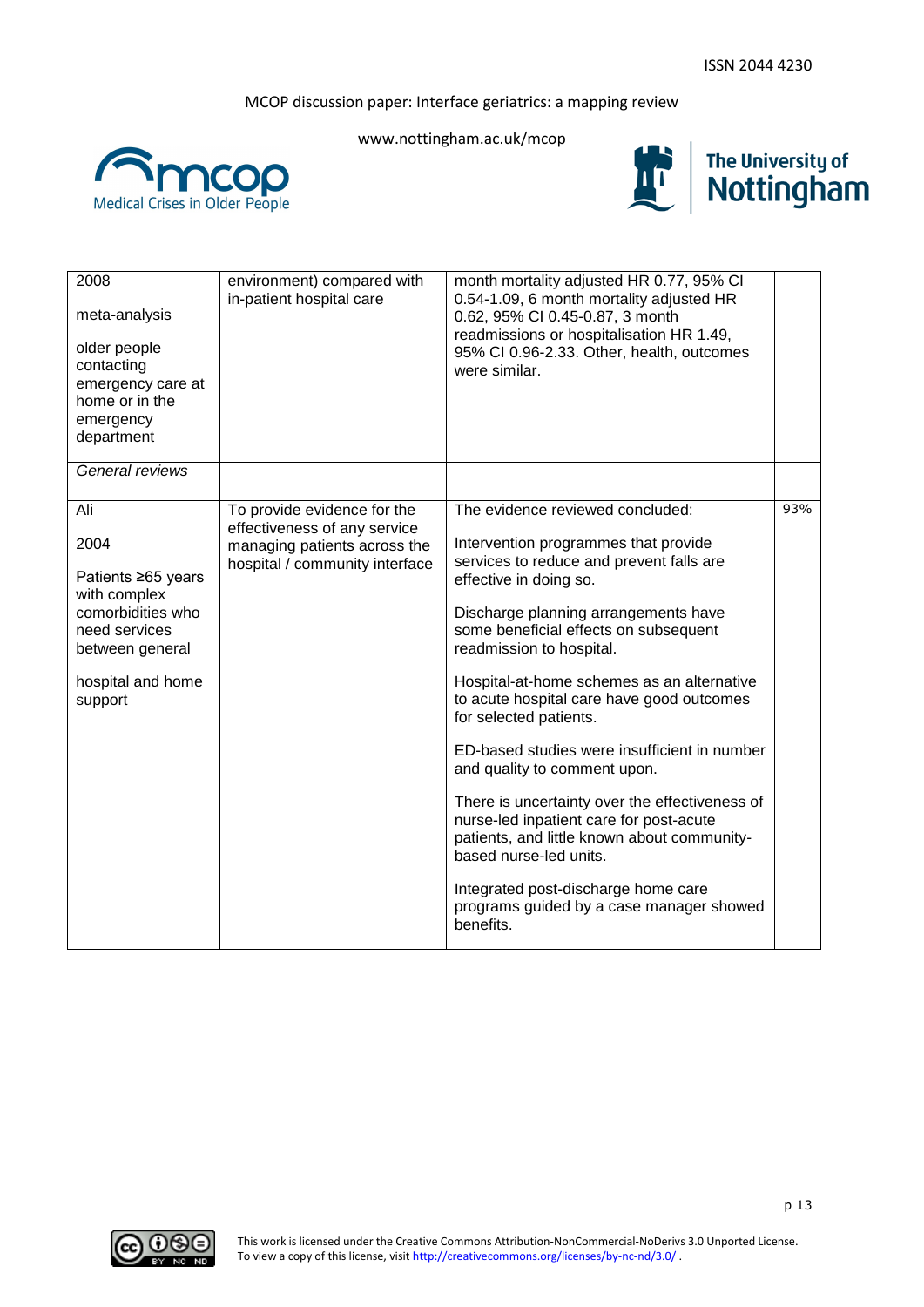www.nottingham.ac.uk/mcop







| Day                                                                    | Specialist geriatric<br>services. To identify and | Evidence generally supportive of specialist<br>geriatric services in community settings -                                                                                                                                                                                                              | 93% |
|------------------------------------------------------------------------|---------------------------------------------------|--------------------------------------------------------------------------------------------------------------------------------------------------------------------------------------------------------------------------------------------------------------------------------------------------------|-----|
| 2004                                                                   | appraise international<br>evidence for the        | for prevention and supportive discharge.<br>But benefits not consistent across all                                                                                                                                                                                                                     |     |
| $≥65$ years                                                            | effectiveness of                                  | outcomes and not always clinically                                                                                                                                                                                                                                                                     |     |
| with complex morbidities<br>or at risk of deteriorating<br>function    | specialist geriatric<br>services                  | significant.<br>Good evidence for integrated CGA services<br>for orthogeriatric patients which cover acute<br>care and supported discharge.                                                                                                                                                            |     |
| who require rehabilitation                                             |                                                   |                                                                                                                                                                                                                                                                                                        |     |
| following hospitalisation<br>for an acute episode                      |                                                   | Good evidence for in-patients CGA with<br>'medical control' and long term follow up of                                                                                                                                                                                                                 |     |
| or have multiple chronic                                               |                                                   | patients.                                                                                                                                                                                                                                                                                              |     |
| health conditions or<br>changing disabilities                          |                                                   | Inconclusive evidence relating to in-patients<br>CGA units (GEMU/GEU).                                                                                                                                                                                                                                 |     |
| or are frail or have<br>unclear diagnosis,<br>atypical presentation of |                                                   | Good evidence for CGA approach in the<br>management of stroke and delirium.                                                                                                                                                                                                                            |     |
| illness or sudden<br>unexplained decline in<br>functional abilities.   |                                                   | Lack of evidence for day hospitals or<br>outpatient CGA.                                                                                                                                                                                                                                               |     |
|                                                                        |                                                   | For patients as well as caregivers, targeted<br>comprehensive services (including training<br>and education in addition to assessment<br>and treatment) provided by a<br>multidisciplinary team, tailored to<br>individuals' needs, appear to be the most<br>effective specialist team service models. |     |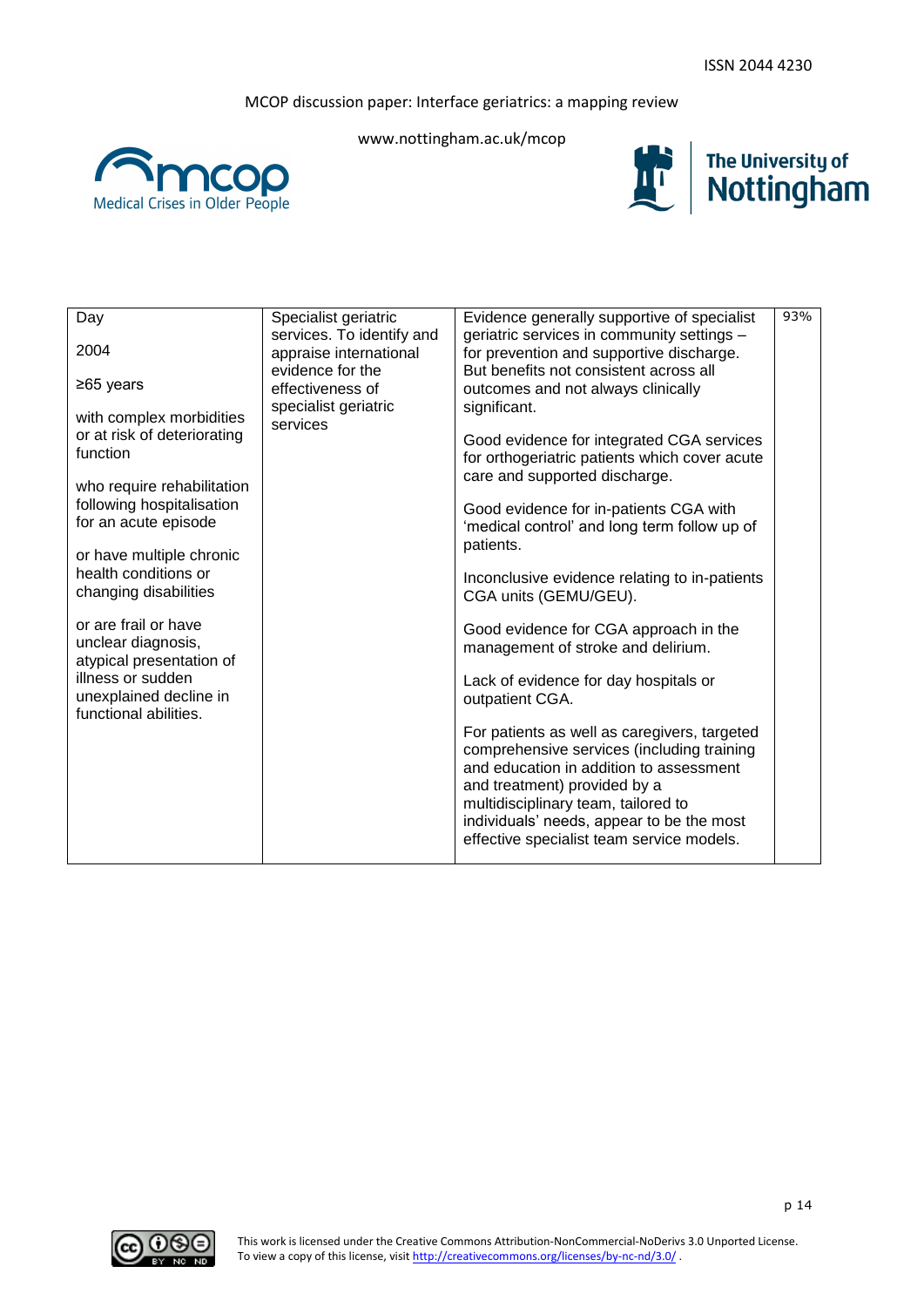

www.nottingham.ac.uk/mcop





Two highly relevant and extensive New Zealand Health Technology Reviews with broad remit were identified, one covering the hospital/community interface in older people (but not solely interface geriatrics as we defined it)  $16$  and one on acute, post acute and subacute specialist geriatric services  $^{17}$ . The first of these  $^{16}$  concluded that:

- there is good evidence that falls can be prevented in people presenting to services serving the hospital community interface
- hospital-at-home services are popular and can give equivalent outcomes to traditional hospital care
- disease orientated and episodic models of care do not adequately respond to the complex needs of older people
- there is insufficient evidence to support or refute the value of emergency department based services and nurse-led units

The second review concluded that

- there is support for community geriatric services, although the evidence base is inconsistent
- the benefit of in-patient geriatric services is supported by robust RCT evidence
- the benefit of day hospital care is inconclusive

Furthermore, this review examined the nature of the type of services needed to obtain these benefits, concluding that the evidence-base supported many notions that are part of standard geriatric practice such as: attention to social and functional matters and not merely diagnoses; multidisciplinary working; and a focus on deinstitutionalisation.

## **Conclusions**

This mapping review showed that there is good evidence to support the benefits of the process of comprehensive geriatric assessment (CGA) in general, with strong evidence for in-patient CGA, but weaker evidence for community-based CGA. There were no existing reviews of interface geriatrics as we have defined it, yet it seems likely that there are primary studies on this topic that could be reviewed. We therefore plan to undertake an up-to-date systematic review, focussing on studies directly referable to the acute hospital-community care interface.

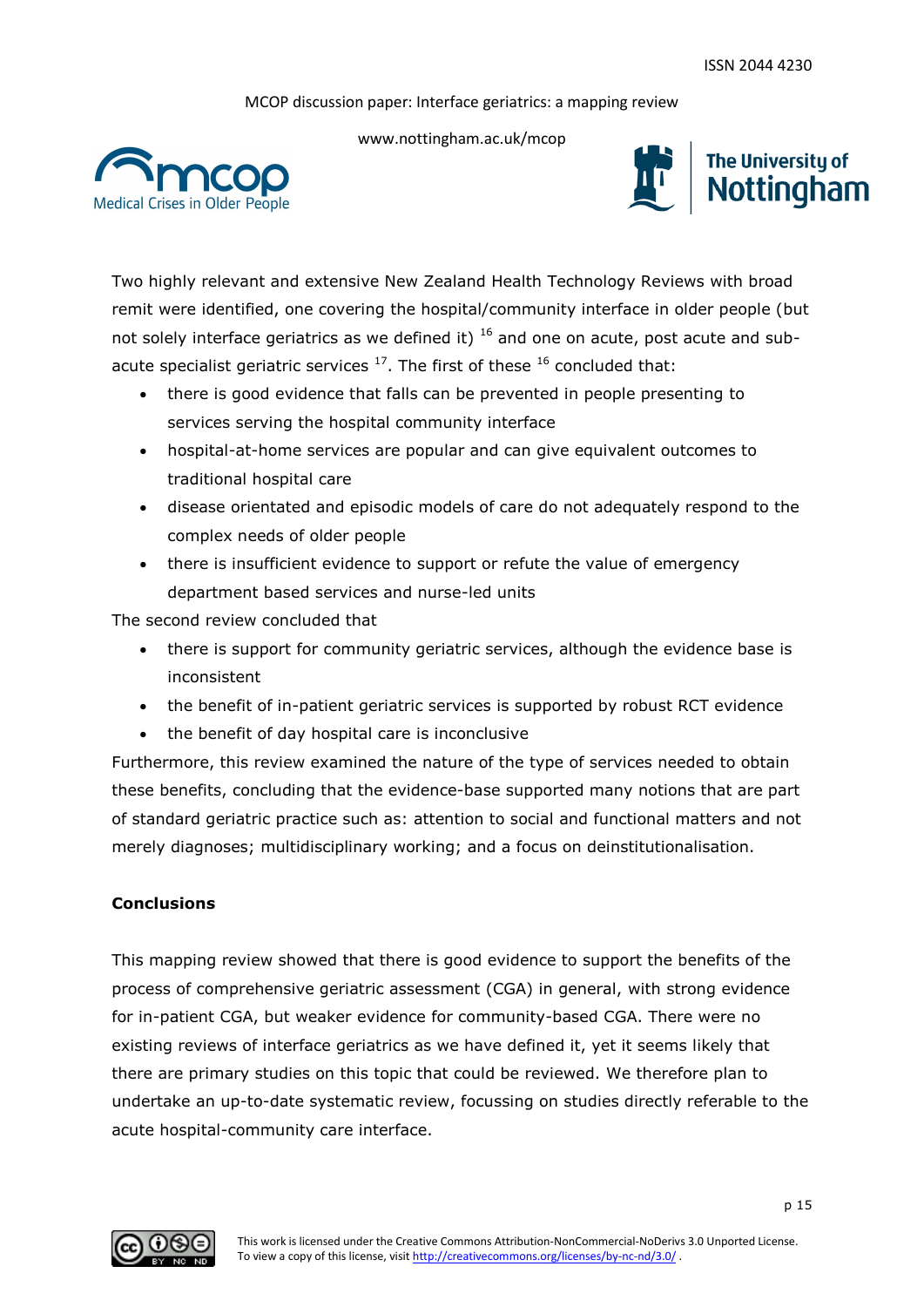

www.nottingham.ac.uk/mcop





The results of this review support our working principle, that a form of CGA could be helpful to frail patients who present to acute medical units but who are discharged quickly from hospital. They also confirm the notion that the cost-effectiveness of such services is not established, so ethically and scientifically justifying plans to undertake a RCT to evaluate such a service. The proposed systematic review should provide evidence helpful to those considering commissioning such services before the results of our trial are published.

## **Acknowledgements**

This paper presents independent research commissioned by the National Institute for Health Research (NIHR) under its Programme Grants for Applied Research funding scheme (RP-PG-0407-10147). The views expressed in this paper are those of the authors and not necessarily those of the NHS, the NIHR or the Department of Health.

### **References**

- 1. Conroy S, Ferguson C, Banerjee J. Interface geriatrics: an evidence based solution for frail older people with medical crises. *British Journal of Hospital Medicine* 2010;71(2):98-101
- 2. Grant M, Booth A. A typology of reviews: an analysis of 14 review types and associated typologies. *Health Information and Libraries Journal* 2009(26):91- 1008.
- 3. Blunt I, Bardsley M, Dixon J. Trends in emergency admissions in England 2004 2009: is greater efficiency breeding inefficiency? London: Nuffield Trust, 2010.
- 4. Woodard J, Gladman J, Conroy S. Frail older people at the interface. *Age Ageing* 2010;39(S1):i36.
- 5. Caplan GA, Williams AJ, Daly B, Abraham K. A randomized, controlled trial of comprehensive geriatric assessment and multidisciplinary intervention after

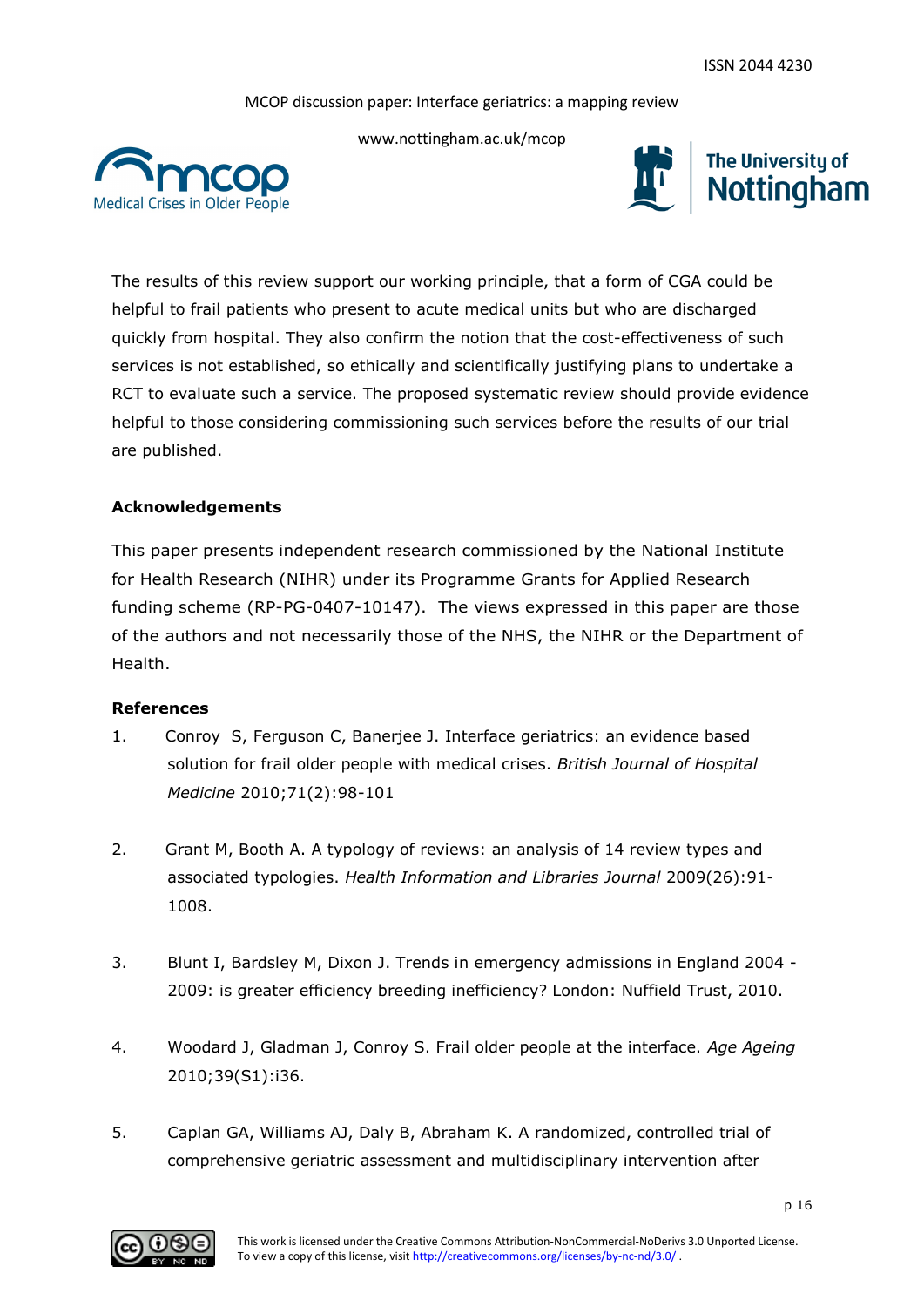

www.nottingham.ac.uk/mcop



discharge of elderly from the emergency department--the DEED II study. *Journal of the American Geriatrics Society* 2004;52(9):1417-23.

- 6. Mion LC, Palmer RM, Meldon SW, Bass DM, Singer ME, Payne SMC, et al. Case finding and referral model for emergency department elders: a randomized clinical trial.[see comment]. *Annals of Emergency Medicine* 2003;41(1):57-68.
- 7. Parker G, Bhakta P, Katbamna S, Lovett C, Paisley S, Parker S, et al. Best place of care for older people after acute and during sub-acute illness: a systematic review. *J Health Serv Res Policy* 2000(5):176-89.
- 8. Baztan JJ, Suarez-Garcia FM, Lopez-Arrieta J, Rodriguez-Manas L, Rodriguez-Artalejo F. Effectiveness of acute geriatric units on functional decline, living at home, and case fatality among older patients admitted to hospital for acute medical disorders: meta-analysis. *BMJ* 2009;338(jan22\_2):b50-.
- 9. (PHRU) PHRU. Oxford: Public Health Resource Unit (PHRU), 2006.
- 10. Stuck AE, Siu AL, Wieland GD, Rubenstein LZ, Adams J. Comprehensive geriatric assessment: a meta-analysis of controlled trials. *The Lancet* 1993;342(8878):1032-36.
- 11. Ellis G, Langhorne P. Comprehensive geriatric assessment for older hospital patients. *Br Med Bull* 2005;71(1):45-59.
- 12. Melin ALMD, Bygren LOMD. Efficacy of the Rehabilitation of Elderly Primary Health Care Patients After Short-Stay Hospital Treatment. *Medical Care* 1992;30(11):1004-15.
- 13. Rubin CD, Sizemore MT, Loftis PA, Adams-Huet B, Anderson RJ. The effect of geriatric evaluation and management on Medicare reimbursement in a large public hospital: a randomized clinical trial. *J Am Geriatr Soc* 1992;40(10):989-95.